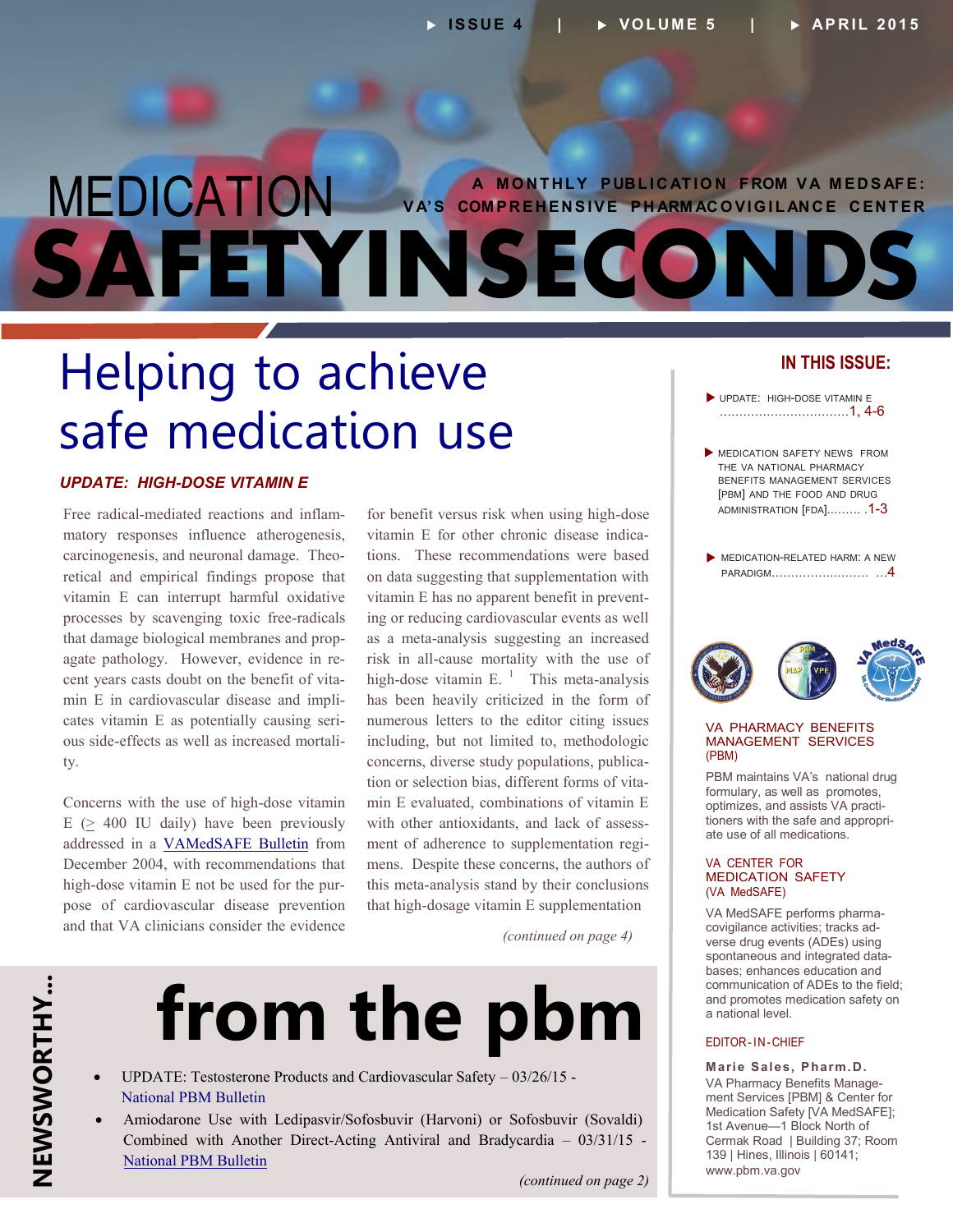# from the fda *(continued from page 1)*

#### **HEMATOLOGY**

[FDA strengthens warnings and changes prescribing instructions to decrease the risk of serious allergic reactions](http://www.fda.gov/Drugs/DrugSafety/ucm440138.htm) with anemia drug Feraheme (ferumoxytol)

#### 3/30/2015

FDA updated the prescribing instructions and other label information for ferumoxytol (Feraheme), adding a *Boxed Warning* that describes serious and fatal risk of anaphylaxis during and following administration. FDA recommends that health care professionals should:

- *Only administer IV iron products to patients who require IV iron therapy.*
- *Do not administer ferumoxytol (Feraheme) to patients with a history of allergic reaction this agent or other IV iron products.*
- *Only administer diluted ferumoxytol (Feraheme) as an IV infusion in 50-200 mL of 0.9% sodium chloride or 5% dextrose over a minimum period of 15 minutes following dilution. Do not administer ferumoxytol (Feraheme) by undiluted IV injection.*
- *Closely monitor patients for signs and symptoms of serious allergic reactions, including monitoring blood pressure and pulse during ferumoxytol (Feraheme) administration and for at least 30 minutes following each infusion.*
- *Carefully consider the potential risks and benefits of ferumoxytol (Feraheme) administration in elderly pa tients with multiple or serious medical conditions, as these patients may experience more severe reactions.*
- *Carefully consider the potential risks and benefits of ferumoxytol (Feraheme) administration in patients with a history of multiple drug allergies. Patients with multiple drug allergies may also be at higher risk.*
- *Advise patients to seek immediate medical attention if these signs and symptoms occur during and following ferumoxytol (Feraheme) administration: respiratory distress, hypotension, dizziness or lightheadedness, edema, rash, or itching.*
- *Allow at least 30 minutes between administration of ferumoxytol (Feraheme) and administration of other medications that could potentially cause serious hypersensitivity reactions or hypotension or both, such as chemotherapeutic agents or monoclonal antibodies.*

For more information, please see the recent [National PBM Bulletin](http://www.pbm.va.gov/PBM/vacenterformedicationsafety/nationalpbmbulletin/Ferumoxytol_and_Risk_for_Serious_Allergic_Reactions.pdf) or click on the link above.

### **INFECTIOUS DISEASE**

FDA warns of serious slowing of the heart rate when antiarrhythmic drug amiodarone is used with hepatitis C [treatments containing sofosbuvir \(Harvoni\) or Sovaldi in combination with another Direct Acting Antiviral drug](http://www.fda.gov/Drugs/DrugSafety/ucm439484.htm) 3/24/2015

FDA warns of serious symptomatic bradycardia when amiodarone is taken with ledipasvir/sofosbuvir (Harvoni) or with sofosbuvir (Sovaldi) plus another direct acting antiviral for hepatitis C (e.g., simeprevir). According to the FDA :

- *- Use of ledipasvir/sofosbuvir (Harvoni) or sofosbuvir (Sovaldi) combined with another direct-acting antivi ral drug in patients already taking amiodarone is not recommended.*
- *For patients taking amiodarone who have no other alternative treatment options and who will be coadministered either Harvoni or Sovaldi in combination with another direct-acting antiviral:*
	- *- Counsel patients about the risk of serious symptomatic bradycardia which may present as syncope, dizzi - ness or lightheadedness, malaise, weakness, excessive tiredness, shortness of breath, chest pains, confu sion or memory problems.*
	- *Cardiac monitoring in an inpatient setting for the first 48 hours of coadminstration is recommended, after which outpatient or self-monitoring of the heart rate would occur on a daily basis through at least the first 2 weeks of treatment, as bradycardia can occur for up to two weeks following combined use of these*
- *agents. Patients taking ledipasvir/sofosbuvir (Harvoni) or sofosbuvir (Sovaldi) in combination with another directacting antiviral, who need to start amiodarone therapy due to no other alternative treatment options, should undergo similar cardiac monitoring as outlined above.*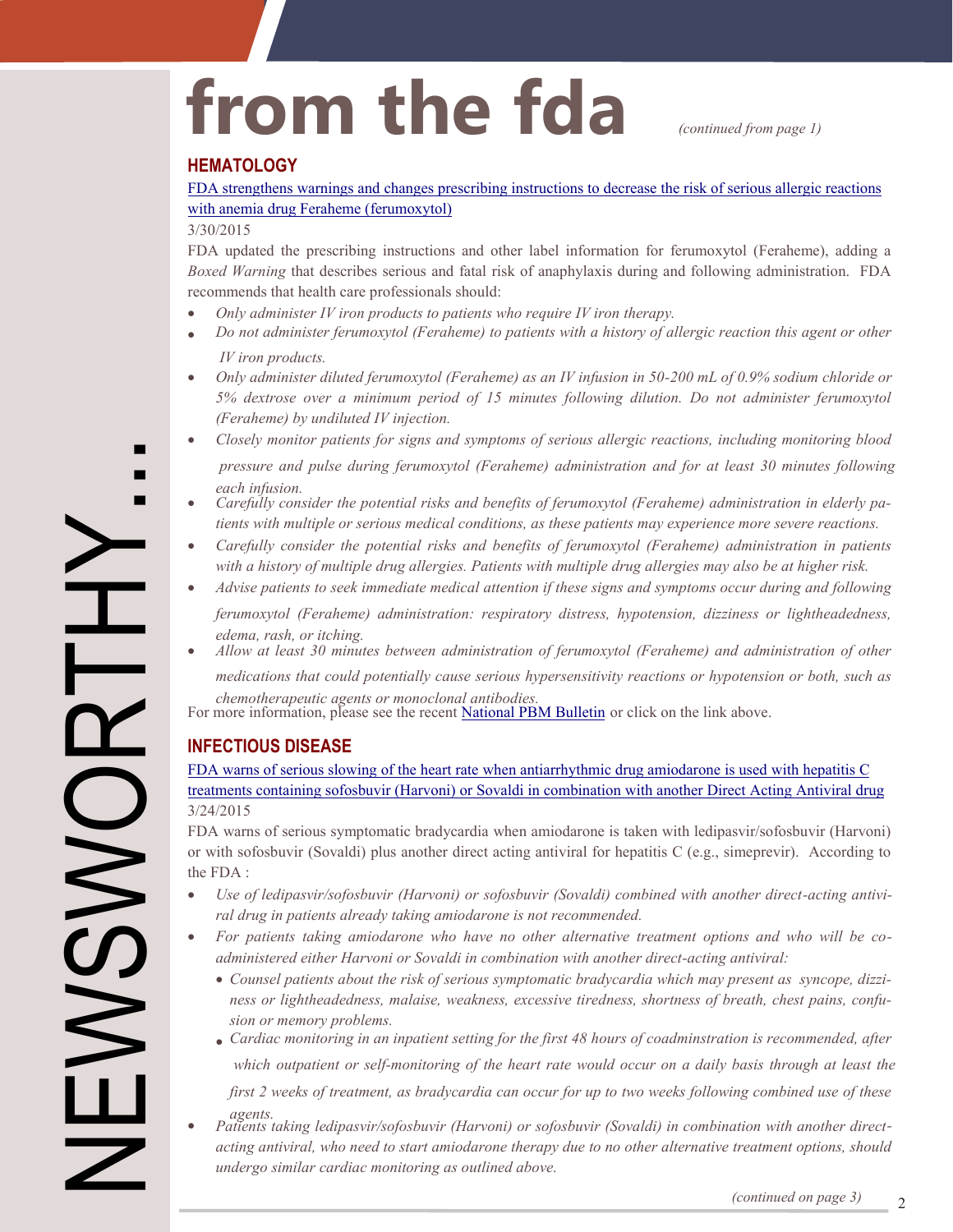# <span id="page-2-0"></span>from the fda *(continued from page 2)*

 *Patients who will stop treatment with amiodarone due to initiation of ledipasvir/sofosbuvir (Harvoni) or sofosbuvir (Sovaldi) combined with another direct-acting antiviral drug should undergo similar cardiac monitoring as outlined above since amiodarone has a long half-life and important drug interactions may occur for some time after discontinuation.*

Additional information can be found in a recent [National PBM Bulletin](http://www.pbm.va.gov/PBM/vacenterformedicationsafety/nationalpbmbulletin/Amiodarone_with_Hep_C_Antiviral_drugs_and_Bradycardia_Bulletin.pdf) as well as by clicking on the link above.

### **MENTAL HEALTH**

[FDA review of study sheds light on two deaths associated with the injectable schizophrenia drug Zyprexa](http://www.fda.gov/Drugs/DrugSafety/ucm439147.htm)  Relprevv (olanzapine pamoate)

#### 3/23/2015

 $\blacksquare$ П Two unexplained deaths occurring several days after receiving injectable olanzapine pamoate (Zyprexa Relprevv) prompted the FDA to study possible causes, but results were inconclusive. Although the patients re ceived appropriate doses, elevated levels of olanzapine were found in both patients, who died 3-4 days after in tramuscular (IM) administration of the drug. Animal studies conducted by the manufacturer at the request of the FDA showed that post-mortem redistribution of olanzapine can take place following IM administration of the drug and that various tissues could act as reservoirs contributing to an increase in olanzapine concentrations after death. As an alternative explanation, olanzapine pamoate (Zyprexa Relprevv) does hold a boxed warning for causing post-injection delirium sedation (PDSS), whose signs and symptoms are consistent with overdose. However, in clinical trials, PDSS occurred approximately 3 hours post-injection and no deaths were reported. Based on this information, FDA does not recommend any changes to the prescribing or use of olanzapine pa moate (Zyprexa Relprevv).

## **CENTRAL NERVOUS SYSTEM**

[FDA updates label for stop smoking drug Chantix \(varenicline\) to include potential alcohol interaction, rare risk](http://www.fda.gov/Drugs/DrugSafety/ucm436494.htm) of seizures, and studies of side effects on mood, behavior, or thinking

3/9/2015

The Food and Drug Administration (FDA) warns that use of varenicline (Chantix®) may be associated with decreased alcohol tolerance and rare accounts of seizures and updates product label accordingly. Additionally, the manufacturer continues to further assess neuropsychiatric risks via a required post-marketing clinical trial whose results are expected later this year. Details can be found in the [Issue 3; Volume 5; March 2015](http://www.pbm.va.gov/PBM/vacenterformedicationsafety/newsletter/Medication_Safety_in_Seconds_March_2015_FINAL.pdf) issue of the newsletter and are also available by clicking on the link above.

## **UROLOGY**

[FDA cautions about using testosterone products for low testosterone due to aging; requires labeling change to](http://www.fda.gov/Drugs/DrugSafety/ucm436259.htm) inform of possible increased risk of heart attack and stroke with use

3/3/2015

approved indication for testosterone replacement therapy, and safety and efficacy for this use has not been estab-FDA continues to caution that testosterone replacement therapy is approved for use only in men with primary or secondary hypogonadism resulting from certain medical conditions. Age-related hypogonadism is not an FDAlished . FDA recommends that providers:

- *Ensure that the diagnosis of hypogonadism has been confirmed with laboratory testing before initiating testosterone replacement therapy.*
- *Verify that serum testosterone concentrations have been measured on at least two separate mornings and are consistently below the normal range.*
- *Avoid measuring testosterone concentrations later in the day, when measurements can be low even in men who do not have hypogonadism.*
- *Weigh the potential increased risk of major adverse cardiovascular outcomes and other risks of testosterone replacement therapy against the potential benefits of treating hypogonadism for each patient.*
- *Inform patients of the cardiovascular risk associated with testosterone replacement therapy.*

Further details are available in the [Issue 3; Volume 5; March 2015](http://www.pbm.va.gov/PBM/vacenterformedicationsafety/newsletter/Medication_Safety_in_Seconds_March_2015_FINAL.pdf) issue of the newsletter, a recent [National](http://www.pbm.va.gov/PBM/vacenterformedicationsafety/nationalpbmbulletin/UPDATE_Testosterone_Products_and_CV_Safety_NATIONAL_PBM_BULLETIN_032615.pdf) PBM Bulletin, and also by clicking on the link above.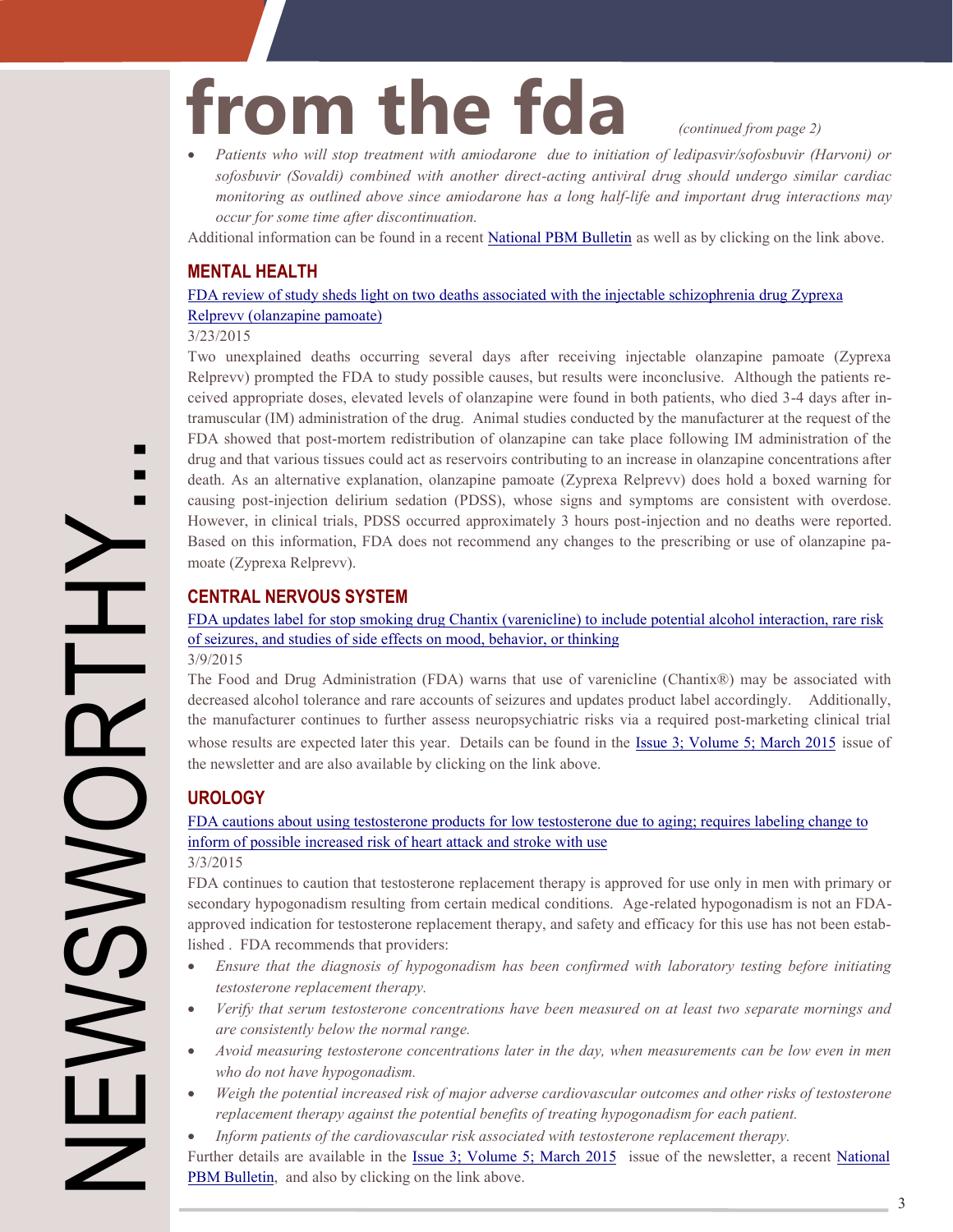# <span id="page-3-0"></span>Getting the most from our safety surveillance

*MEDICATION-RELATED HARM: A NEW PARADIGM*

The National Coordinating Council for Medication Error Reporting and Prevention (NCC MERP) issued a new paradigm to help health care professionals distinguish among Adverse Drug Events (ADEs), Adverse Drug Reactions (ADRs), and Medica tion Errors (Figure 1). This includes new terminology to explain relationships among the terms as well as a new algorithm to encourage consistency in adoption of these current views and as sessment of medication safety issues across the health care community. These new tools are available on the NCC-MERP website at: [http://www.nccmerp.org/sites/default/files/](http://www.nccmerp.org/sites/default/files/nccmerp_fact_sheet_2015-02-v91.pdf) nccmerp\_fact\_sheet\_2015-02-v91.pdf.



as the result of an error" (i.e., a drug given to a patient with a known contraindiwith appropriate use of medication" (i.e., an allergic reaction to a drug in a pa-**Figure 1. Relationship between medication errors and ADEs.** According to NCC MERP, "preventable ADE " pertains to "harm caused by the use of a drug cation), while "non-preventable ADE" refers to "drug –induced harm occurring tient with no documented sensitivity).

The VA uses two separate spontaneous adverse drug event (ADE) reporting systems to manage provider- and patientreported ADEs associated with drugs, vaccines, and biologics:

(ADR) entered into the Computerized Patient Record Sys-• the Allergy/Adverse Reaction Tracking System (ARTS), which resides within the VA electronic medical record and houses all allergies as well as adverse drug reactions tem (CPRS) by providers for use in direct patient care; and

- electronic submission to the FDA. VA ADERS can be ac the VA Adverse Drug Event Reporting System (VA ADERS), a web-based spontaneous ADE reporting system that allows for system-wide tracking/monitoring of ADEs on a aggregate or individual level, and from which Med-Watch reports can be generated from provider entries for [cessed at: https://vaww.cmop.med.va.gov/MedSafe\\_Portal/](https://vaww.cmop.med.va.gov/MedSafe_Portal/index.asp) index.asp . Select VA ADERS – *Launch* to login and report events.

strengthen VA's capacity for capturing adverse events on a na-Both systems have been previously discussed in detail in a prior issue [\(Issue 7; Volume 2; July/August 2012\)](http://www.pbm.va.gov/PBM/vacenterformedicationsafety/newsletter/MedicationSafetyinSecondsJulAug2012FINAL.pdf) and help to tional level. Information below shows examples of ADE data available through the VA ADERS application for system-wide identification and trending of adverse drug events.

| <b>VA ADERS</b><br><b>Reports -</b><br>potentially<br>preventable* | Oct<br>2014 | <b>Nov</b><br>2014 | Dec<br>2014 | Jan<br>2015 | Feb<br>2015 | Mar<br>2015 |
|--------------------------------------------------------------------|-------------|--------------------|-------------|-------------|-------------|-------------|
| <b>HISTORY OF</b><br><b>ALLERGY</b>                                | 54          | 36                 | 53          | 42          | 28          | 58          |
| <b>NOT</b><br><b>PREVENTABLE</b>                                   | 4,634       | 4,198              | 4.494       | 3,889       | 3,695       | 3,983       |

*\*Based on reporter evaluation and answer to the question: 'Was there a history of allergy or pervious reactions to the drug or drug class that was severe or would indicate the drug should not be used again?'*

In general, medication errors are not submitted or reported to VA ADERS, but some ADEs are evaluated and determined to be potentially preventable. These VA ADERS reports allow the reporter to identify potential steps to prevent future reactions of similar nature from occurring.

#### **REFERENCE:**

- Contemporary View of Medication-Related Harm. A New Paradigm. Availa National Coordinating Council for Medication Error Reporting and Prevention. ble at: [http://www.nccmerp.org/sites/default/files/nccmerp\\_fact\\_sheet\\_2015](http://www.nccmerp.org/sites/default/files/nccmerp_fact_sheet_2015-02-v91)-02v91.pdf . Accessed 3/31/2015.

## Helping to achieve safe medication use *UPDATE: HIGH-DOSE VITAMIN E*

## *(continued from page 1)*

may increase mortality.<sup>[2](#page-5-0)-12</sup>

Aside from cardiovascular disease prevention, use of high doses of vitamin E has been studied in patients with moderately severe Alzheimer's disease (AD). Sano and colleagues found that in

AD of moderate severity, there were significant delays to the primary outcome (time to occurrence of death, institutionaliza tion, loss of the ability to perform basic activities of daily living, or severe dementia) in patients receiving vitamin E 2000 IU dai ly (670 days; P=0.001), selegiline 10 mg daily (655 days;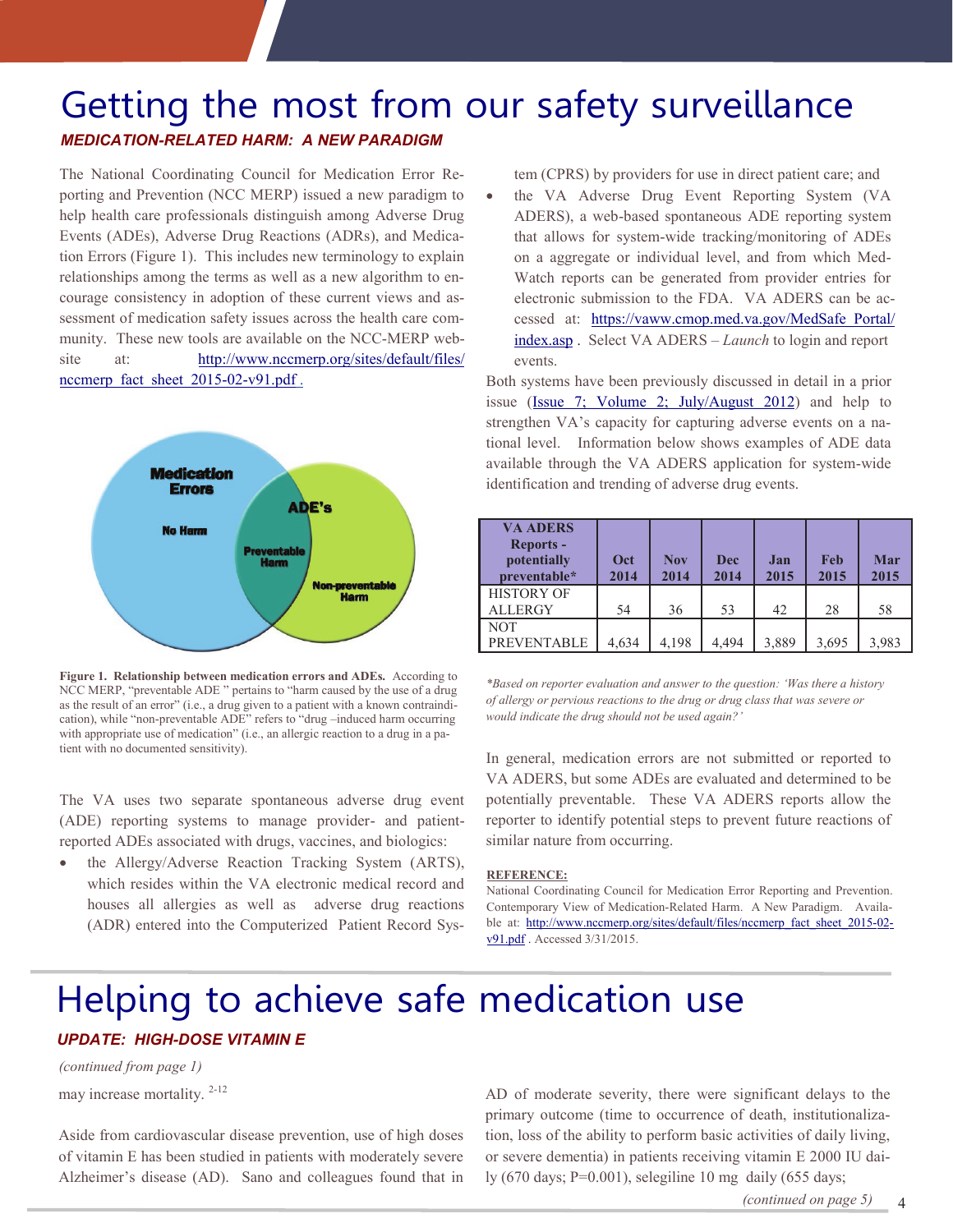# Helping to achieve safe medication use

### *UPDATE: HIGH-DOSE VITAMIN E*

#### *(continued from page 4)*

 $P=0.012$ ), or the combination (585 days;  $P=0.049$ ) compared to placebo (440 days) when followed for two years. The estimated increase in survival over placebo with vitamin E, selegiline, or the combination was 230 days, 215 days, and 145 days, respec tively, which was not statistically significant. A significant increase occurred in each treatment group versus placebo with respect to three areas of adverse events: dental events ( $P =$ 0.023); falls ( $P = 0.005$ ); and syncopal episodes ( $P = 0.031$ ). Mortality rates were not significantly different among groups and reached approximately 10% with selegiline, 12% with vita min E,  $7\%$  with the combination and 12% with placebo.  $13$ 

- combination versus placebo for the treatment of functional de - average follow-up time of 2.3 years, participants receiving vita min E had a slower decline than those receiving placebo accord-Daily Living (ADCS-ADL) inventory, which measures function-- al abilities to perform activities of daily living in Alzheimer pa - caregiver time was reduced by about 2 hours per day in the vita Recent evidence suggests that vitamin E protects function in mild to moderate AD. The Trial of Vitamin E and Memantine in Alzheimer's Disease (TEAM-AD) was conducted at 14 Veterans Affairs medical centers and assessed the effectiveness as well as safety of vitamin E 2000 IU daily, memantine 20mg daily, or the cline in patients with mild to moderate AD who were taking a background acetylcholinesterase inhibitor (AChEI). Over the ing to the Alzheimer's Disease Cooperative Study/Activities of tients with a broad range of dementia severity. Results show a delay in progression of 19% per year in the vitamin E group which translates into a clinically meaningful delay in progres sion of 6.2 months compared to the placebo group. In addition, min E group. However, these improved functional outcomes are tempered by the lack of benefit observed on any cognitive tests. Neither memantine nor the combination of vitamin E and me mantine showed clinical benefit with respect to delaying clinical progression in the ability to perform activities of daily living in this trial. <sup>14</sup> Mortality was not significantly different among groups, with rates of 7.3% for the vitamin E group (hazard ratio [HR] 0.87; 95% confidence interval [CI], 0.67-1.13), 11.3% for the memantine group (HR 1.06; 95% CI, 0.91-1.24), and 9.0% for vitamin E plus memantine (HR 0.94; 95% CI, 0.57-1.54) versus 9.4% for placebo. These findings contrast with those of the meta-analysis which showed that high-dose vitamin E (400 IU daily or greater) may increase the risk for all-cause mortality. 2, 14

While these results are encouraging for the use of vitamin E supplementation in improving function in the management of mild to moderately severe AD, caution remains because studies have

1.00-1.47; P=0.045) in patients aged  $\geq$  55 years old with diabetes and vascular disease. <sup>18</sup> Results from the Selenium and Vitamin E Cancer Prevention Trial (SELECT) trial showed that vita-- assessing vitamin E alone or in combination with other supple - ments reported a significant dose-dependent relationship be - that did not stratify trials by dose of vitamin E, found no signifishown that high doses of vitamin E may increase risk of death, particularly in those with cardiovascular disease. Studies have linked high doses of vitamin E with other significant side effects as well. Vitamin E has a tendency to cause bleeding and can exacerbate the platelet-inhibiting effects of aspirin.  $15, 16$  A meta -analysis found that vitamin E supplementation increased the risk of hemorrhagic stroke by 22% (although risk of ischemic stroke decreased by  $10\%$ ). <sup>17</sup> The Heart Outcomes Prevention Evaluation (HOPE) trial suggests that long-term exposure of vitamin E taken in moderately high doses may increase the risk of heart failure (relative risk [RR], 1.13; 95% CI 1.01-1.26; P=0.03) and hospitalizations for heart failure (RR, 1.21; 95% CI, min E supplementation at a dose of 400 IU daily was associated with an increased risk of prostate cancer [HR, 1.17; 99% CI, 1.004-1.36;  $P=0.008$ ]. <sup>19</sup> A meta-analysis of 19 clinical trials tween vitamin E intake and all-cause mortality.<sup>2</sup> Additionally, a Cochrane review including 78 randomized trials with 296,707 participants also showed that in trials of low risk bias, vitamin E (compared to placebo or no intervention) significantly increased mortality (11,689 deaths/97,523 [12.0%] versus 7561 deaths/73,721 [10.3%]; 46 trials with low risk of bias; RR, 1.03; 95% CI, 1.00 to 1.05).<sup>20</sup> Alternatively, another meta-analysis, cant effect of supplementation on all-cause mortality.<sup>21</sup>

- associated with various types of adverse events, possibly includ - ing an increased risk of mortality, other data indicates it is helpful in slowing functional decline in patients with mild to moderfor managing mild to moderate AD, we recommend that the po-- evidence summaries regarding the pharmacotherapeutic manage While there is some evidence that higher doses of vitamin E are ate AD, at least over the course of approximately two years. Therefore, when considering use of high dose vitamin E tential benefits and risks be discussed with the patient and/or caregiver, and the decision to utilize high dose vitamin E be based on shared decision making. Further clinical guidance and ment of AD can be found on the PBM website, available at this [link: http://www.pbm.va.gov/PBM/clinicalguidance/](http://www.pbm.va.gov/PBM/clinicalguidance/criteriaforuse.asp) criteriaforuse.asp

Providers should continue to report any adverse reactions with the use of vitamin E supplements by entering the information into CPRS' Allergies/ Adverse Reactions field and/or via local